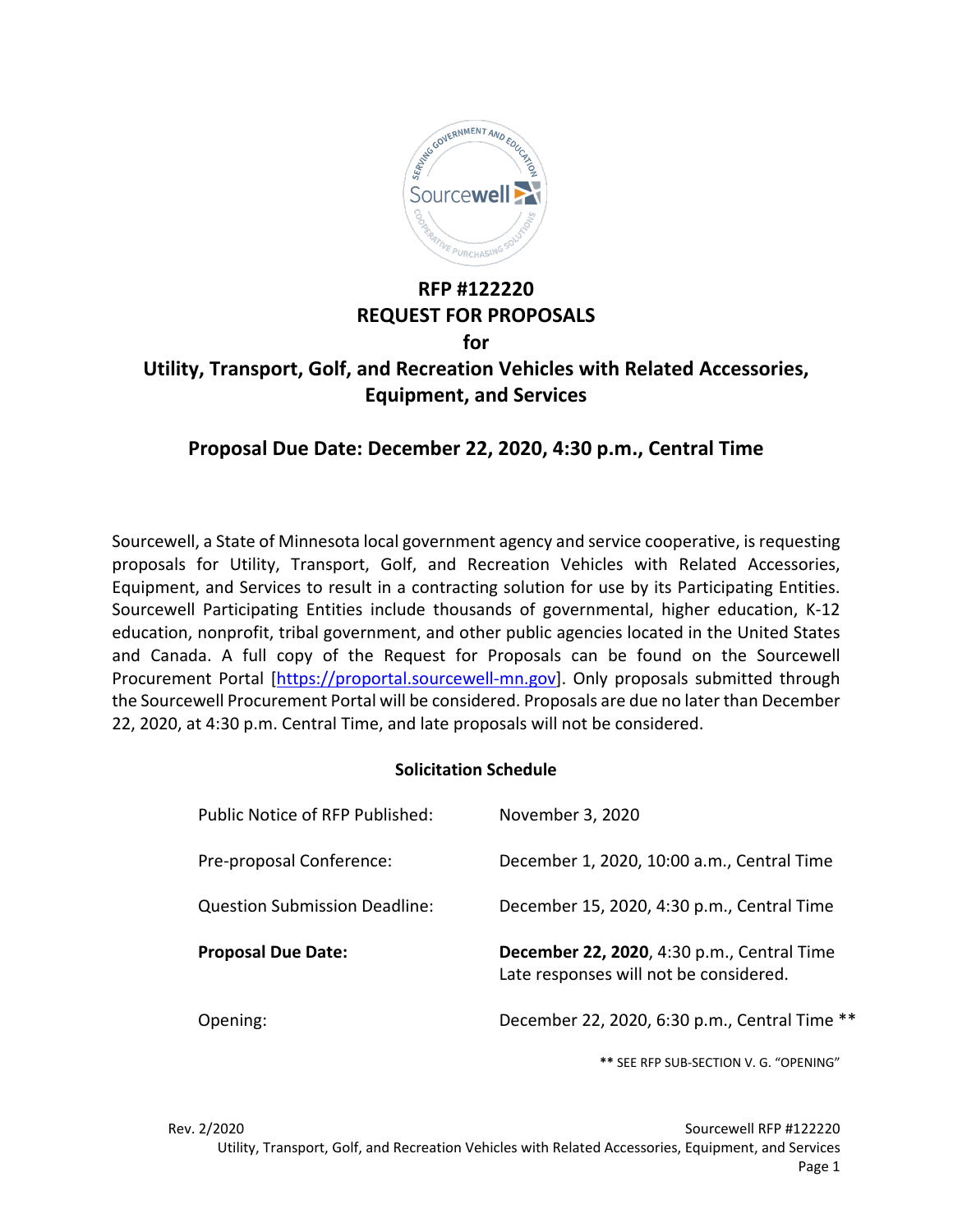## **I. ABOUT SOURCEWELL PARTICIPATING ENTITIES**

## A. SOURCEWELL

Sourcewell is a State of Minnesota local government agency and service cooperative created under the laws of the State of Minnesota (Minnesota Statutes Section 123A.21) that facilitates a competitive public solicitation and contract award process for the benefit of its 50,000+ participating entities across the United States and Canada. Sourcewell's solicitation process complies with State of Minnesota law and policies, conforms to Canadian trade agreements, and results in cooperative contracting solutions from which Sourcewell's Participating Entities procure equipment, products, and services.

Cooperative contracting provides participating entities and vendors increased administrative efficiencies and the power of combined purchasing volume that result in overall cost savings. At times, Sourcewell also partners with other purchasing cooperatives to combine the purchasing volume of their membership into a single solicitation and contract expanding the reach of contracted vendors' potential pool of end users.

Sourcewell uses a website-based platform, the Sourcewell Procurement Portal, through which all proposals to this RFP must be submitted.

### B. USE OF RESULTING CONTRACTS

In the United States, Sourcewell's contracts are available for use by:

- Federal and state government entities;
- Cities, towns, and counties/parishes;
- Education service cooperatives;
- K-12 and higher education entities;
- Tribal government entities;
- Some nonprofit entities; and
- Other public entities.

In Canada, Sourcewell's contracts are available for use by:

- Provincial and territorial government departments, ministries, agencies, boards, councils, committees, commissions, and similar agencies;
- Regional, local, district, and other forms of municipal government, municipal organizations, school boards, and publicly-funded academic, health, and social service entities referred to as MASH sector (this should be construed to include but not be limited to the Cities of Calgary, Edmonton, Toronto, Calgary, Ottawa, and Winnipeg), as well as any corporation or entity owned or controlled by one or more of the preceding entities;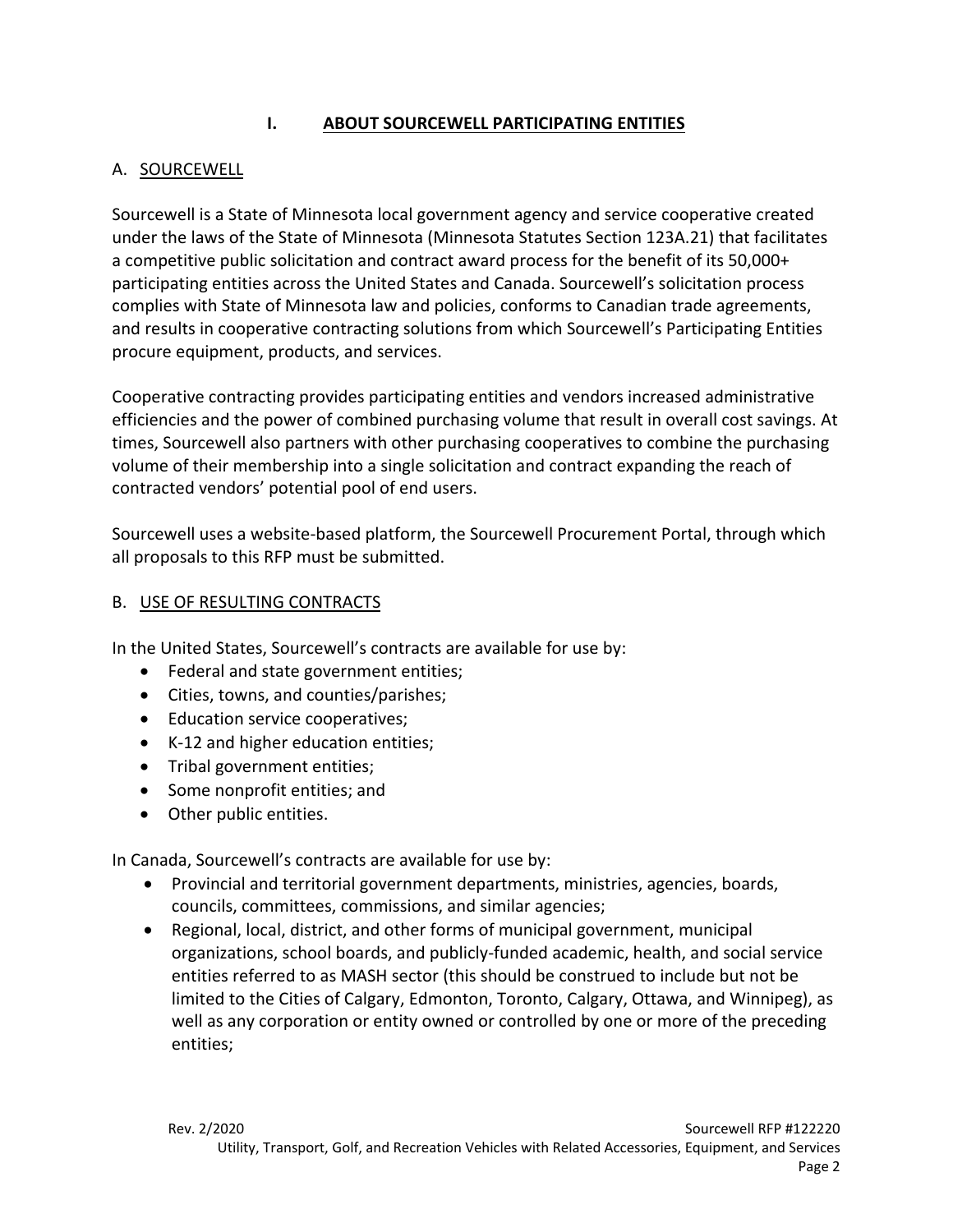- Crown corporations, government enterprises, and other entities that are owned or controlled by these entities through ownership interest;
- Members of the Rural Municipalities of Alberta (RMA) and their represented Associations, Saskatchewan Association of Rural Municipalities (SARM), Saskatchewan Urban Municipalities Association (SUMA), Association of Manitoba Municipalities (AMM), Local Authority Services (LAS), Municipalities Newfoundland and Labrador (MNL), Nova Scotia Federation of Municipalities (NSFM), and Federation of Prince Edward Island Municipalities (FPEIM).

For a listing of current United States and Canadian Participating Entities visit Sourcewell's website (note: there is a tab for each country's listing): [https://www.sourcewell](https://www.sourcewell-mn.gov/sourcewell-for-vendors/agency-locator)[mn.gov/sourcewell-for-vendors/agency-locator.](https://www.sourcewell-mn.gov/sourcewell-for-vendors/agency-locator)

Access to contracted equipment, products, or services by Participating Entities is typically through a purchase order issued directly to the applicable vendor. A Participating Entity may request additional terms or conditions related to a purchase. Use of Sourcewell contracts is voluntary and Participating Entities retain the right to obtain similar equipment, products, or services from other sources.

To meet Participating Entities' needs, public notice of this RFP has been broadly published, including notification in the United States to each state-level procurement department for possible re-posting.

Proof of publication will be available at the conclusion of the solicitation process.

# **II. EQUIPMENT, PRODUCTS, AND SERVICES**

# A. SOLUTIONS-BASED SOLICITATION

This RFP and contract award process is a solutions-based solicitation; meaning that Sourcewell is seeking equipment, products, or services that meet the general requirements of the scope of this RFP and that are commonly desired or are required by law or industry standards.

## B. REQUESTED EQUIPMENT, PRODUCTS, OR SERVICES

It is expected that Proposers will offer a wide array of equipment, products, or services at lower prices and with better value than what they would ordinarily offer to a single government entity, a school district, or a regional cooperative.

1. Sourcewell is seeking proposals for Utility, Transport, Golf, and Recreation Vehicles with Related Accessories, Equipment, and Services, including, but not to be limited to:

Rev. 2/2020 Sourcewell RFP #122220 a. Utility vehicles, task vehicles, golf carts, low-speed vehicles (LSV), parking enforcement, patrol and EMS solutions, passenger shuttles, burden carriers, side–by-sides, all-terrain

Utility, Transport, Golf, and Recreation Vehicles with Related Accessories, Equipment, and Services Page 3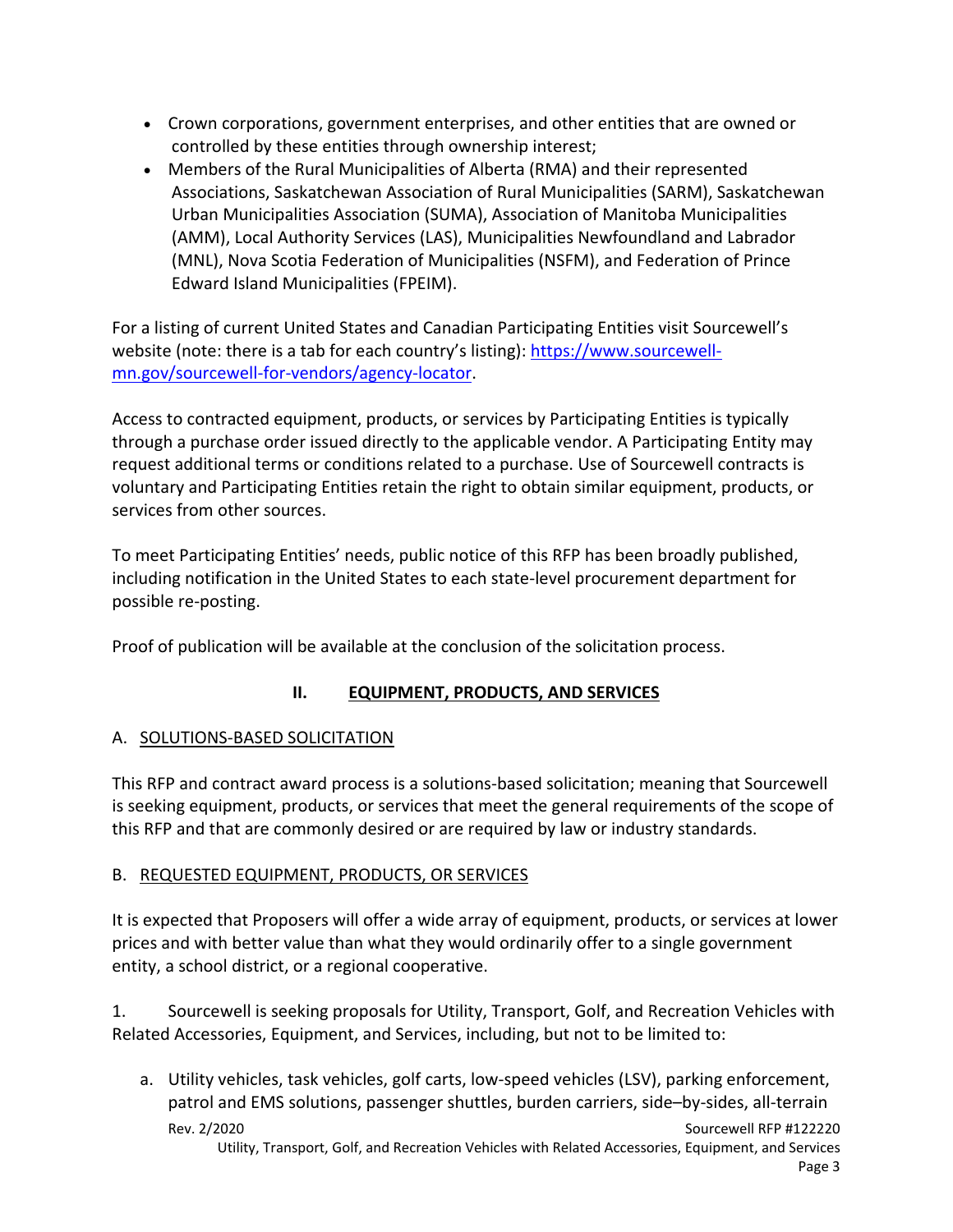vehicles (ATV), snowmobiles, personal watercraft, food and beverage solutions, and athletic and campus-use vehicles.

b. Proposers may include accessories, equipment, and services related to their offering of vehicles under Section 1. a. above to the extent that these solutions are complementary to their offering of the vehicles being proposed.

2. This solicitation does not include those equipment, products, or services covered under categories included in contracts currently maintained by Sourcewell:

- a. RFP #120716 Vehicles, Cars, Vans, SUVs, and Light Trucks with Related Equipment, Accessories, and Services
- b. RFP #062117 Grounds Maintenance Equipment, Attachments, Accessories, and Related **Services**
- c. RFP #060618 Fleet Management Services
- d. RFP #110719 Ag Tractors with Related Attachments, Accessories, and Supplies
- e. RFP #060920 Class 4-8 Chassis with Related Equipment, Accessories, and Services

Generally, the solutions for Participating Entities are turn-key solutions, providing a combination of equipment, products and services, delivery, and installation to a properly operating status. However, equipment or products only solutions may be appropriate for situations where Participating Entities possess the ability, either in-house or through local thirdparty contractors, to properly install and bring to operation the equipment or products being proposed.

Sourcewell prefers vendors that provide a sole source of responsibility for the products and services provided under a resulting contract. If Proposer requires the use of dealers, resellers, or subcontractors to provide the products or services, the Proposal should address how the products or services will be provided to Participating Entities and describe the network of dealers, resellers, and/or subcontractors that will be available to serve Participating Entities under a resulting contract.

Sourcewell desires the broadest possible selection of equipment, products, and services being proposed over the largest possible geographic area and to the largest possible cross-section of Sourcewell current and future Participating Entities.

## C. REQUIREMENTS

It is expected that Proposers have knowledge of all applicable industry standards, laws, and regulations and possess an ability to market and distribute the equipment, products, or services to Participating Entities.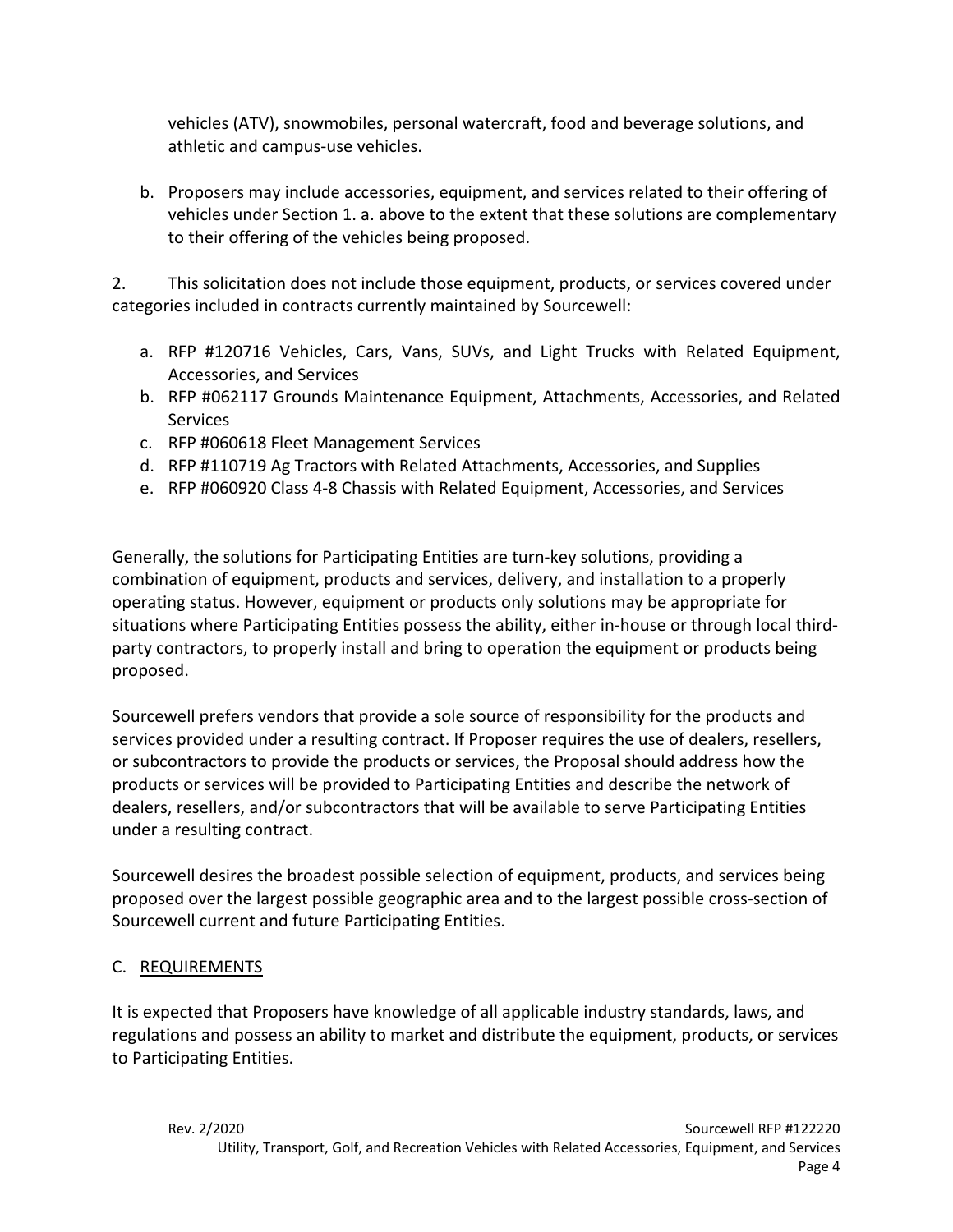- 1. Safety Requirements. All items proposed must comply with current applicable safety or regulatory standards or codes.
- 2. Deviation from Industry Standard. Deviations from industry standards must be identified with an explanation of how the equipment, products, and services will provide equivalent function, coverage, performance, and/or related services.
- 3. New Equipment and Products. Proposed equipment and products must be for new, current model; however, Proposer may offer certain close-out equipment or products if it is specifically noted in the Pricing proposal.
- 4. Delivered and operational. Unless clearly noted in the Proposal, equipment and products must be delivered to the Participating Entity as operational.
- 5. Warranty. All equipment, products, supplies, and services must be covered by a warranty that is the industry standard or better.

# D. ANTICIPATED CONTRACT TERM

Sourcewell anticipates that the term of any resulting contract(s) will be four (4) years. Up to two one-year extensions may be offered based on the best interests of Sourcewell and its Participating Entities.

# E. ESTIMATED CONTRACT VALUE AND USAGE

Based on past volume of similar contracts, the estimated annual value of all transactions from contracts resulting from this RFP are anticipated to be USD \$40 Million; therefore, proposers are expected to propose volume pricing. Sourcewell anticipates considerable activity under the contract(s) awarded from this RFP; however, sales and sales volume from any resulting contract are not guaranteed.

# F. MARKETING PLAN

Proposer's sales force will be the primary source of communication with Participating Entities. The Proposer's Marketing Plan should demonstrate Proposer's ability to deploy a sales force or dealer network to Participating Entities, as well as Proposer's sales and service capabilities. It is expected that Proposer will promote and market any contract award.

# G. ADDITIONAL CONSIDERATIONS

- 1. Contracts will be awarded to Proposers able to best meet the need of Participating Entities. Proposers should submit their complete line of equipment, products, or services that are applicable to the scope of this RFP.
- 2. Proposers should include all relevant information in its proposal, since Sourcewell cannot consider information that is not included in the Proposal. Sourcewell reserves the right to verify Proposer's information and may request clarification from a Proposer, including samples of the proposed equipment or products.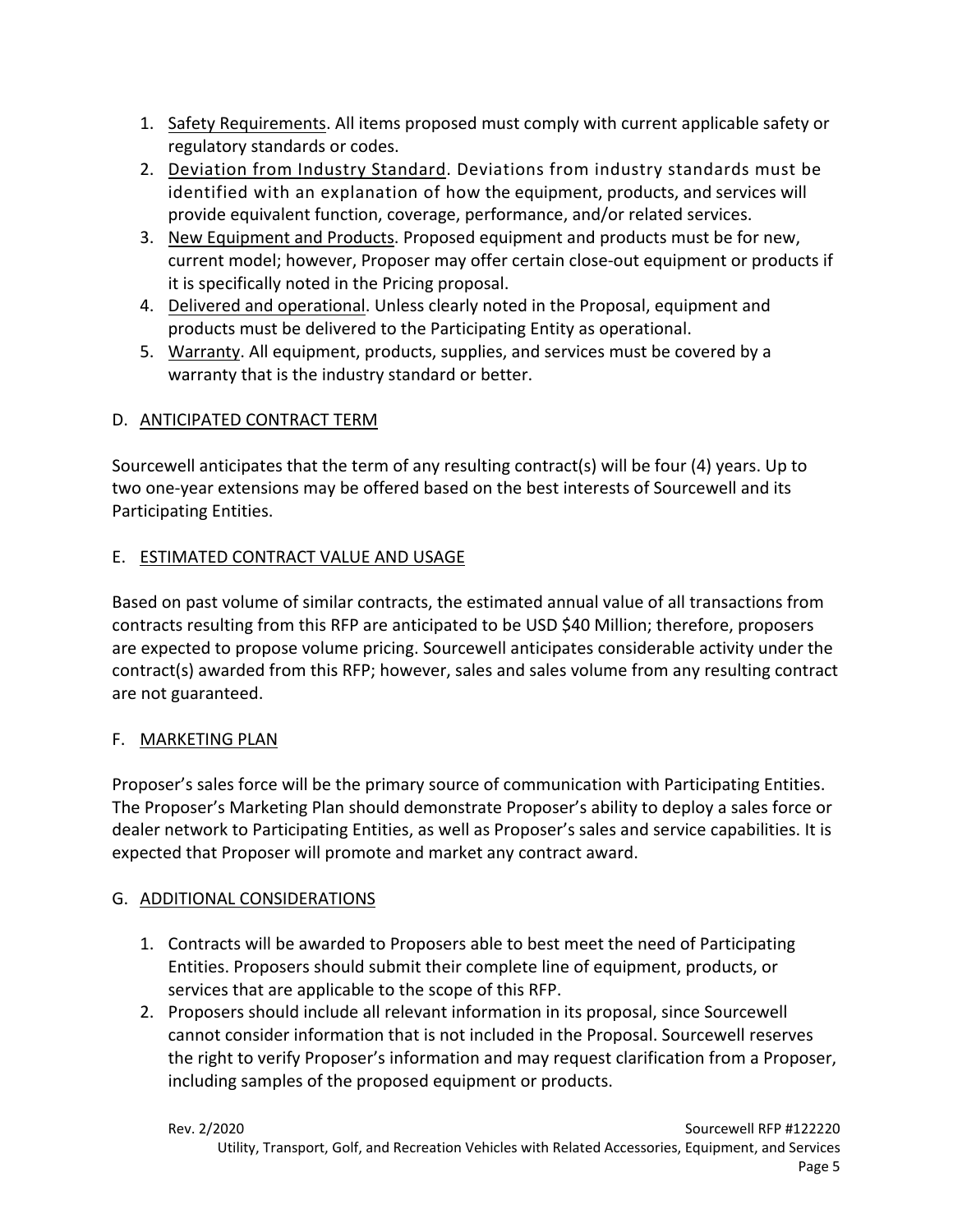- 3. Depending upon the responses received in a given category, Sourcewell may need to organize responses into subcategories in order to provide the broadest coverage of the requested equipment, products, or services to Participating Entities. Awards may be based on a subcategory.
- 4. A Proposer's documented negative past performance with Sourcewell or its Participating Entities occurring under a previously awarded Sourcewell contract may be considered in the evaluation of a proposal.

## **III. PRICING**

## A. REQUIREMENTS

All proposed pricing must be:

- 1. Either Line-Item Pricing or Percentage Discount from Catalog Pricing, or a combination of these:
	- a. **Line-item Pricing** is pricing based on each individual product or services**.** Each line must indicate the Vendor's published "List Price," as well as the "Contract Price."
	- b. **Percentage Discount from Catalog or Category** is based on a percentage discount from a catalog or list price, defined as a published Manufacturer's Suggested Retail Price (MSRP) for the products or services. Individualized percentage discounts can be applied to any number of defined product groupings. Proposers will be responsible for providing and maintaining current published MSRP with Sourcewell, and this pricing must be included in its proposal and provided throughout the term of any Contract resulting from this RFP.
- 2. The Proposer's ceiling price (Ceiling price means that the proposed pricing will be considered as the highest price for which equipment, products, or services may be billed to a Participating Entity). However, it is permissible for vendors to sell at a price that is lower than the contracted price;
- 3. Stated in U.S. and Canadian dollars (as applicable); and
- 4. Clearly understood, complete, and fully describe the total cost of acquisition (e.g., the cost of the proposed equipment, products, and services delivered and operational for its intended purpose in the Participating Entity's location).

Proposers should clearly identify any costs that are NOT included in the proposed product or service pricing. This may include items such as installation, set up, mandatory training, or initial inspection. Include identification of any parties that impose such costs and their relationship to the Proposer. Additionally, Proposers should clearly describe any unique distribution and/or delivery methods or options offered in the Proposal.

## B. ADMINISTRATIVE FEES

Proposers are expected to pay to Sourcewell an administrative fee in exchange for Sourcewell facilitating the resulting contracts. The administrative fee is normally calculated as a percentage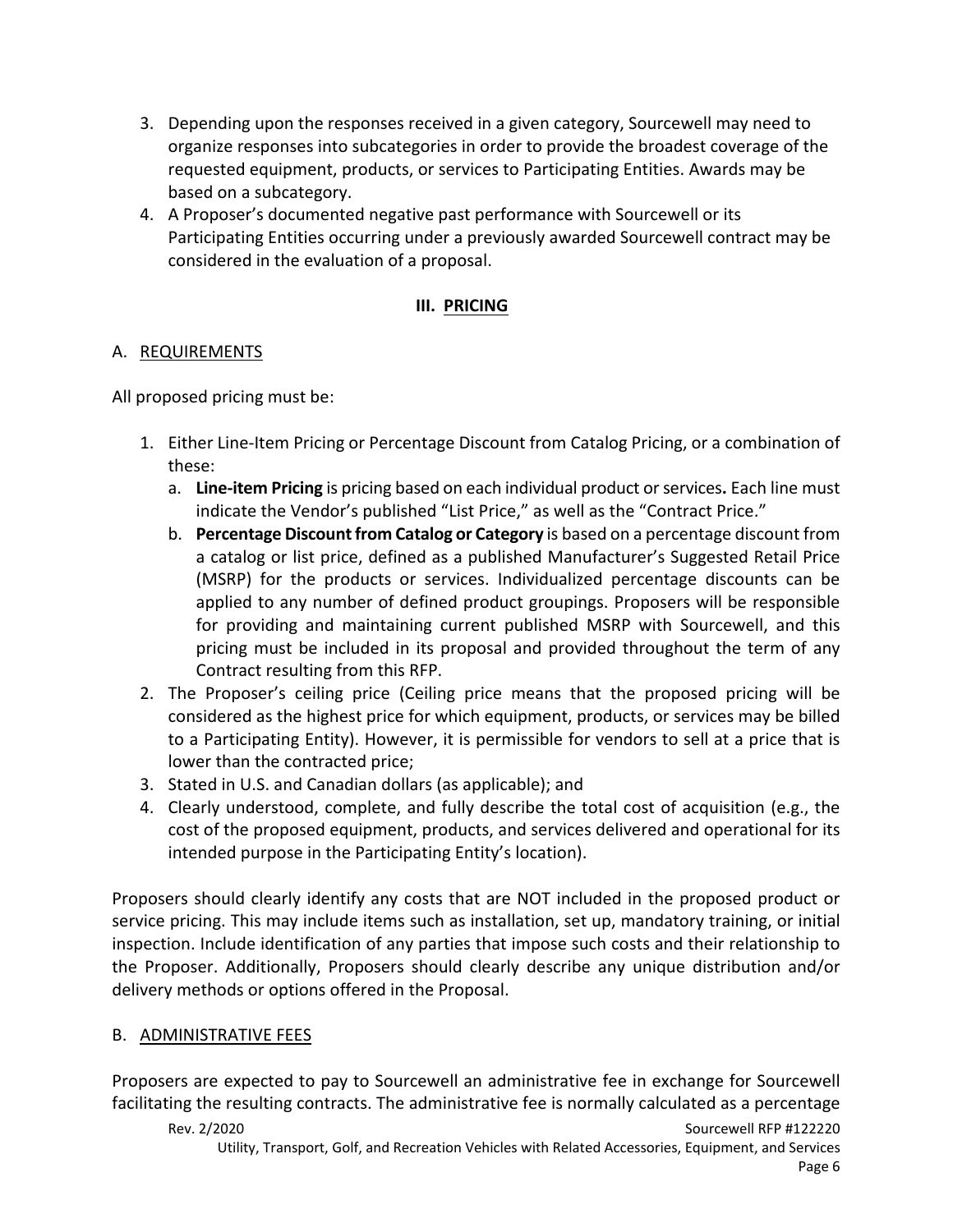of the total sales to Participating Entitiesfor all contracted equipment, products, or services made during a calendar quarter, and is typically one percent (1%) to two percent (2%). In some categories, a flat fee may be an acceptable alternative.

# **IV. CONTRACT**

Proposers awarded a contract will be required to execute a contract with Sourcewell (see attached template). Only those modifications the Proposer indicates in its proposal will be available for discussion. Much of the language in the Contract reflects Minnesota legal requirements and cannot be altered. Numerous and/or onerous exceptions that contradict Minnesota law may result in the Proposal being disqualified from further review and evaluation.

To request a modification to the Contract terms, conditions, or specifications, a Proposer must complete and submit the Exceptions to Terms, Conditions, or Specifications table, with all requested modifications, through the Sourcewell Procurement Portal at the time of submitting the Proposer's Proposal. Exceptions must:

- 1. Clearly identify the affected article and section, and
- 2. Clearly note what language is requested to be modified.

Unclear requests will be automatically denied.

Only those exceptions that have been accepted by Sourcewell will be included in the contract document provided to the awarded vendor for signature.

If a Proposer receives a contract award resulting from this solicitation it will have up to 30 days to sign and return the contract. After that time, at Sourcewell's sole discretion, the contract award may be revoked.

# **V. RFP PROCESS**

# A. PRE-PROPOSAL CONFERENCE

Sourcewell will hold an optional, non-mandatory pre-proposal conference via webcast on the date and time noted on page one of this RFP and on the Sourcewell Procurement Portal. The purpose of this conference is to allow potential Proposers to ask questions regarding this RFP and Sourcewell's competitive contracting process. Information about the webcast will be sent to all entities that have registered for this solicitation opportunity through their Sourcewell Procurement Portal Vendor Account. Pre-proposal conference attendance is optional.

# B. QUESTIONS REGARDING THIS RFP AND ORAL COMMUNICATION

Questions regarding this RFP must be submitted through the Sourcewell Procurement Portal. The deadline for submission of questions is found in the Solicitation Schedule and on the Sourcewell Procurement Portal. Answers to questions will be issued through an addendum to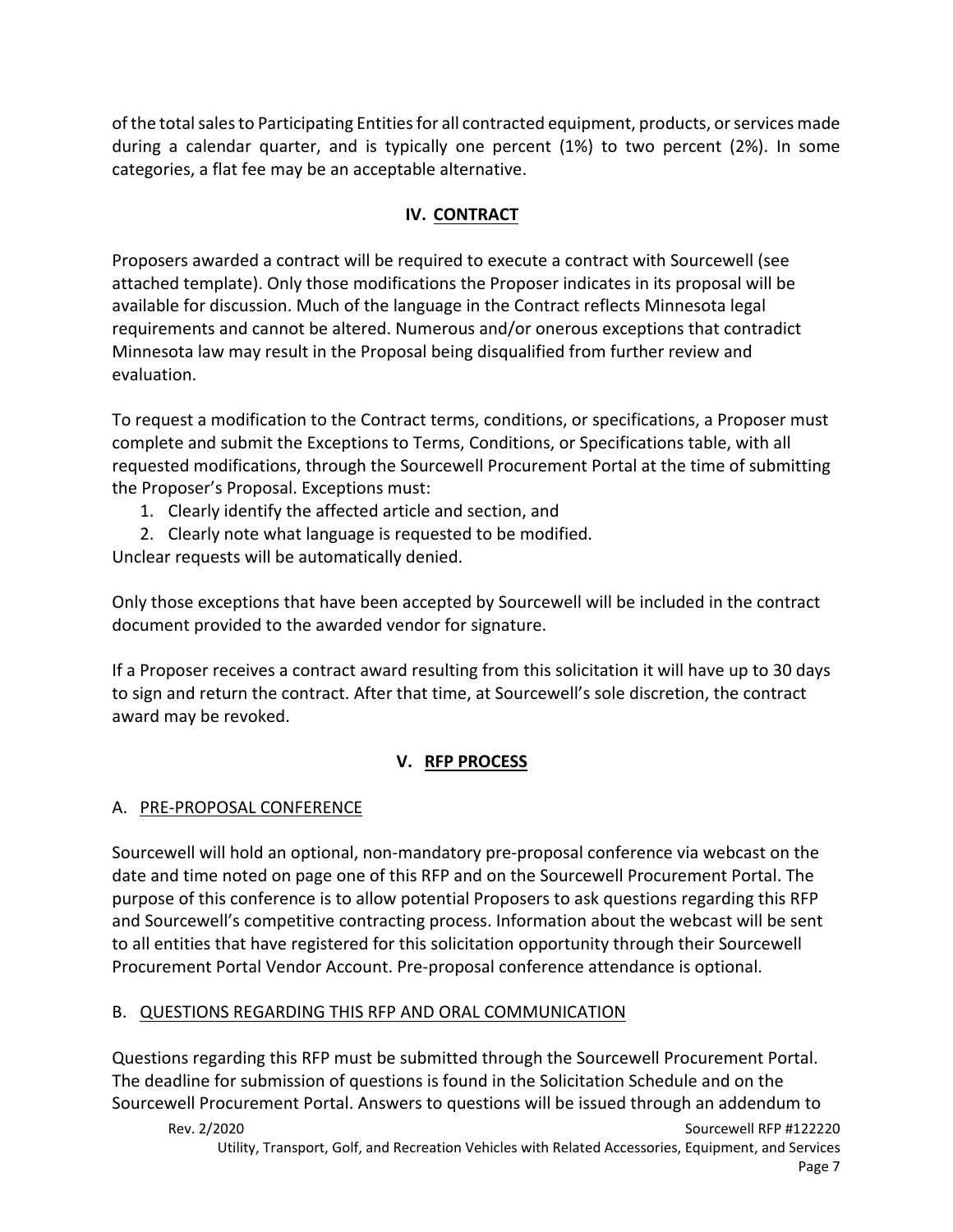this RFP. Repetitive questions will be summarized into a single answer and identifying information will be removed from the submitted questions.

All questions, whether specific to a Proposer or generally related to the RFP, must be submitted using this process. Do not contact individual Sourcewell staff to ask questions or request information as this may disqualify the Proposer from responding to this RFP. Sourcewell will not respond to questions submitted after the deadline.

# C. ADDENDA

Sourcewell may modify this RFP at any time prior to the proposal due date by issuing an addendum. Addenda issued by Sourcewell become a part of the RFP and will be delivered to potential Proposers through the Sourcewell Procurement Portal. Sourcewell accepts no liability in connection with the delivery of any addenda.

Before a proposal will be accepted through the Sourcewell Procurement Portal, all addenda, if any, must be acknowledged by the Proposer by checking the box for each addendum. It is the responsibility of the Proposer to check for any addenda that may have been issued up to the solicitation due date and time.

If an addendum is issued after a Proposer submitted its proposal, the Sourcewell Procurement Portal will WITHDRAW the submission and change the Proposer's proposal status to INCOMPLETE. The Proposer can view this status change in the "MY BIDS" section of the Sourcewell Procurement Portal Vendor Account. The Proposer is solely responsible to check the "MY BIDS" section of the Sourcewell Procurement Portal Vendor Account periodically after submitting its Proposal (and up to the Proposal due date). If the Proposer's Proposal status has changed to INCOMPLETE, the Proposer is solely responsible to:

- i) make any required adjustments to its proposal;
- ii) acknowledge the addenda; and
- iii) ensure the re-submitted proposal is received through the Sourcewell Procurement Portal no later than the Proposal Due Date and time shown in the Solicitation Schedule above.

# D. PROPOSAL SUBMISSION

Proposer's complete proposal must be submitted through the Sourcewell Procurement Portal no later than the date and time specified in the Solicitation Schedule. Any other form of proposal submission, whether electronic, paper, or otherwise, will not be considered by Sourcewell. **Late proposals will not be considered.** It is the Proposer's sole responsibility to ensure that the proposal is received on time.

It is recommended that Proposers allow sufficient time to upload the proposal and to resolve any issues that may arise. The time and date that a Proposal is received by Sourcewell is solely determined by the Sourcewell Procurement Portal web clock.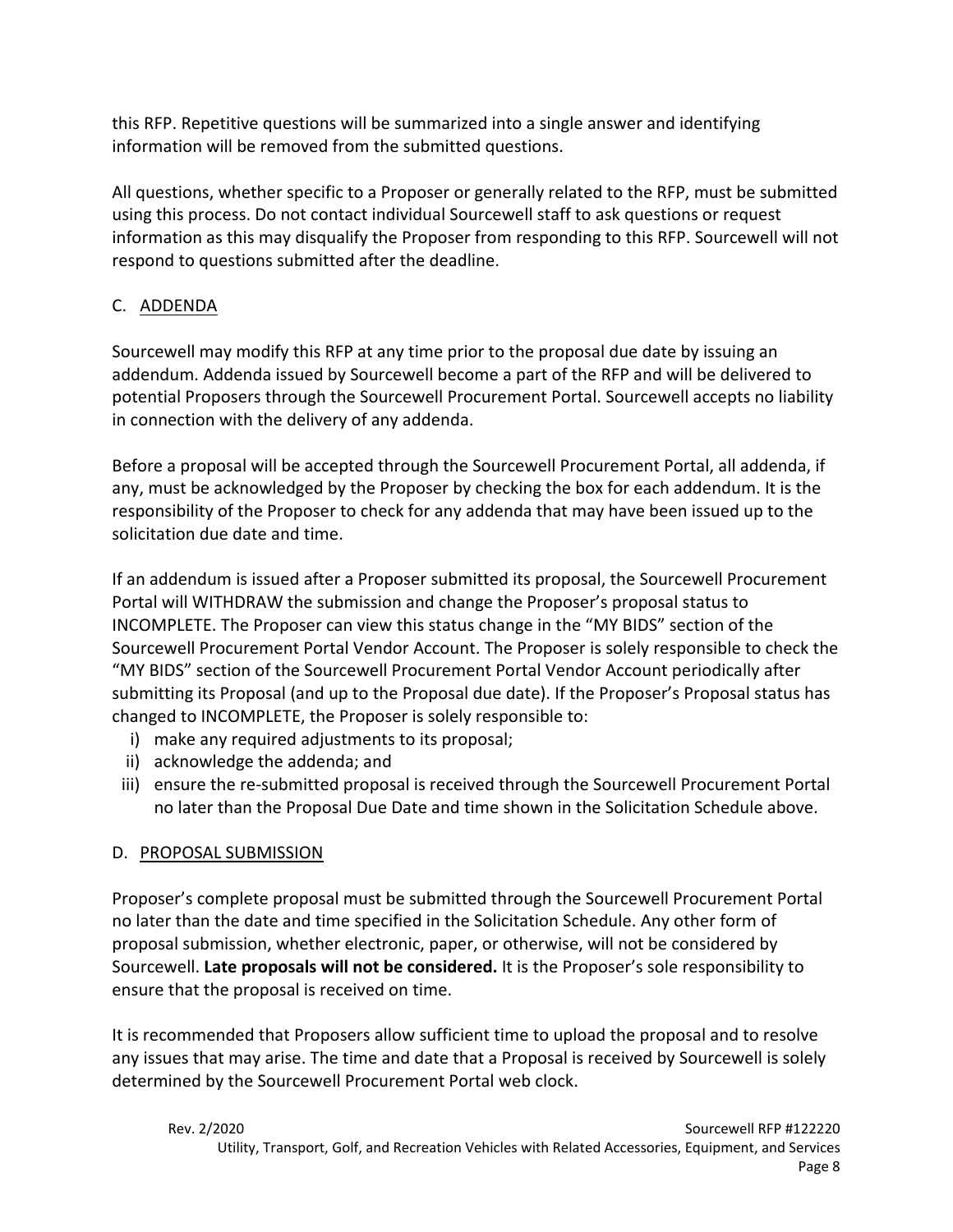In the event of problems with the Sourcewell Procurement Portal, follow the instructions for technical support posted in the portal. It may take up to twenty-four (24) hours to respond to certain issues.

Upon successful submission of a proposal, the Portal will automatically generate a confirmation email to the Proposer. If the Proposer does not receive a confirmation email, contact Sourcewell's support provider at [support@bidsandtenders.ca.](mailto:support@bidsandtenders.ca)

To ensure receipt of the latest information and updates via email regarding this solicitation, or if the Proposer has obtained this solicitation document from a third party, the onus is on the Proposer to create a Sourcewell Procurement Portal Vendor Account and register for this solicitation opportunity.

Within the Procurement Portal, all proposals must be digitally acknowledged by an authorized representative of the Proposer attesting that the information contained in in the proposal is true and accurate. By submitting a proposal, Proposer warrants that the information provided is true, correct, and reliable for purposes of evaluation for potential contract award. The submission of inaccurate, misleading, or false information is grounds for disqualification from a contract award and may subject the Proposer to remedies available by law.

## E. GENERAL PROPOSAL REQUIREMENTS

Proposals must be:

- In substantial compliance with the requirements of this RFP or it will be considered nonresponsive and be rejected.
- Complete. A proposal will be rejected if it is conditional or incomplete.
- Submitted in English.
- Valid and irrevocable for 90 days following the Proposal Due Date.

Any and all costs incurred in responding to this RFP will be borne by the Proposer.

## F. PROPOSAL WITHDRAWAL

Prior to the proposal deadline, a Proposer may withdraw its proposal.

## G. OPENING

The Opening of Proposals will be conducted electronically through the Sourcewell Procurement Portal. A list of all Proposers will be made publicly available in the Sourcewell Procurement Portal after the Proposal Due Date, but no later than the Opening time listed in the Solicitation Schedule.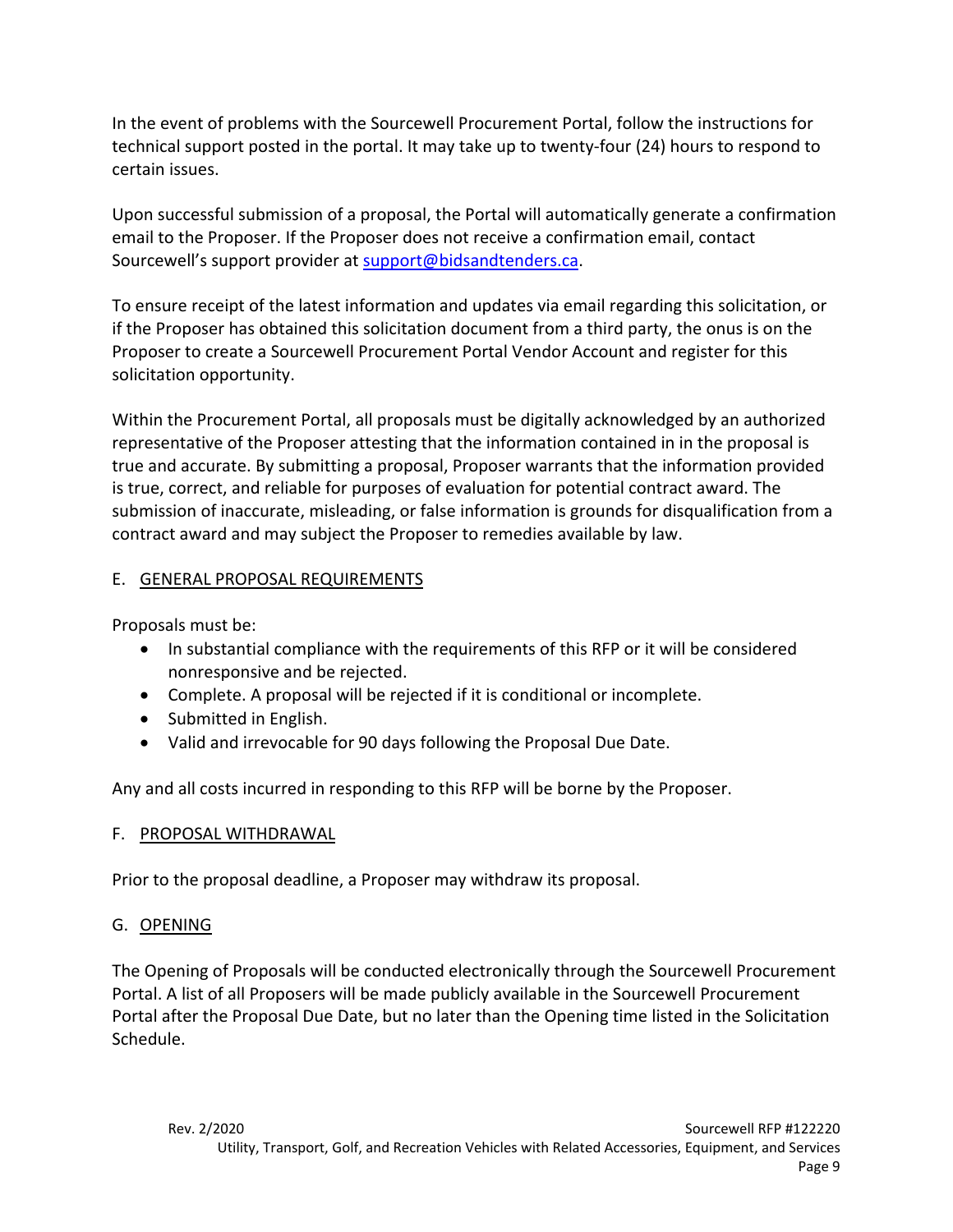To view the list of Proposers, verify that the Sourcewell Procurement Portal opportunities list search is set to "All" or "Closed." The solicitation status will automatically change to "Closed" after the Proposal Due Date and Time.

## **VI. EVALUATION AND AWARD**

## A. EVALUATION

It is the intent of Sourcewell to award one or more contracts to responsive and responsible Proposer(s) offering the best overall quality, selection of equipment, products, and services, and price that meet the commonly requested specifications of Sourcewell and its Participating Entities. The award(s) will be limited to the number of Proposers that Sourcewell determines is necessary to meet the needs of Participating Entities. Factors to be considered in determining the number of contracts to be awarded in any category may include the following:

- The number of and geographic location of:
	- $\circ$  Proposers necessary to offer a comprehensive selection of equipment, products, or services for Participating Entities' use.
	- o A Proposer's sales and service network to assure availability of product supply and coverage to meet Participating Entities' anticipated needs.
- Total evaluation scores.
- The attributes of Proposers, and their equipment, products, or services, to assist Participating Entities achieve environmental and social requirements, preferences, and goals. Information submitted as part of a proposal should be as specific as possible when responding to the RFP. Do not assume Sourcewell's knowledge about a specific vendor or product.

## B. AWARD(S)

Award(s) will be made to the Proposer(s) whose proposal conforms to all conditions and requirements of the RFP, and consistent with the award criteria defined in this RFP.

Sourcewell may request written clarification of a proposal at any time during the evaluation process.

Proposal evaluation will be based on the following scoring criteria and the Sourcewell Evaluator Scoring Guide (available in the Sourcewell Procurement Portal):

| Conformance to RFP Requirements                                                                     | 50                     |
|-----------------------------------------------------------------------------------------------------|------------------------|
| <b>Financial Viability and Marketplace Success</b>                                                  | 75                     |
| Ability to Sell and Deliver Service                                                                 | 100                    |
| Marketing Plan                                                                                      | 50                     |
| Value Added Attributes                                                                              | 75                     |
| Warranty                                                                                            | 50                     |
| Depth and Breadth of Offered Equipment, Products, or Services                                       | 200                    |
| Rev. 2/2020                                                                                         | Sourcewell RFP #122220 |
| Utility, Transport, Golf, and Recreation Vehicles with Related Accessories, Equipment, and Services |                        |
|                                                                                                     | Page 10                |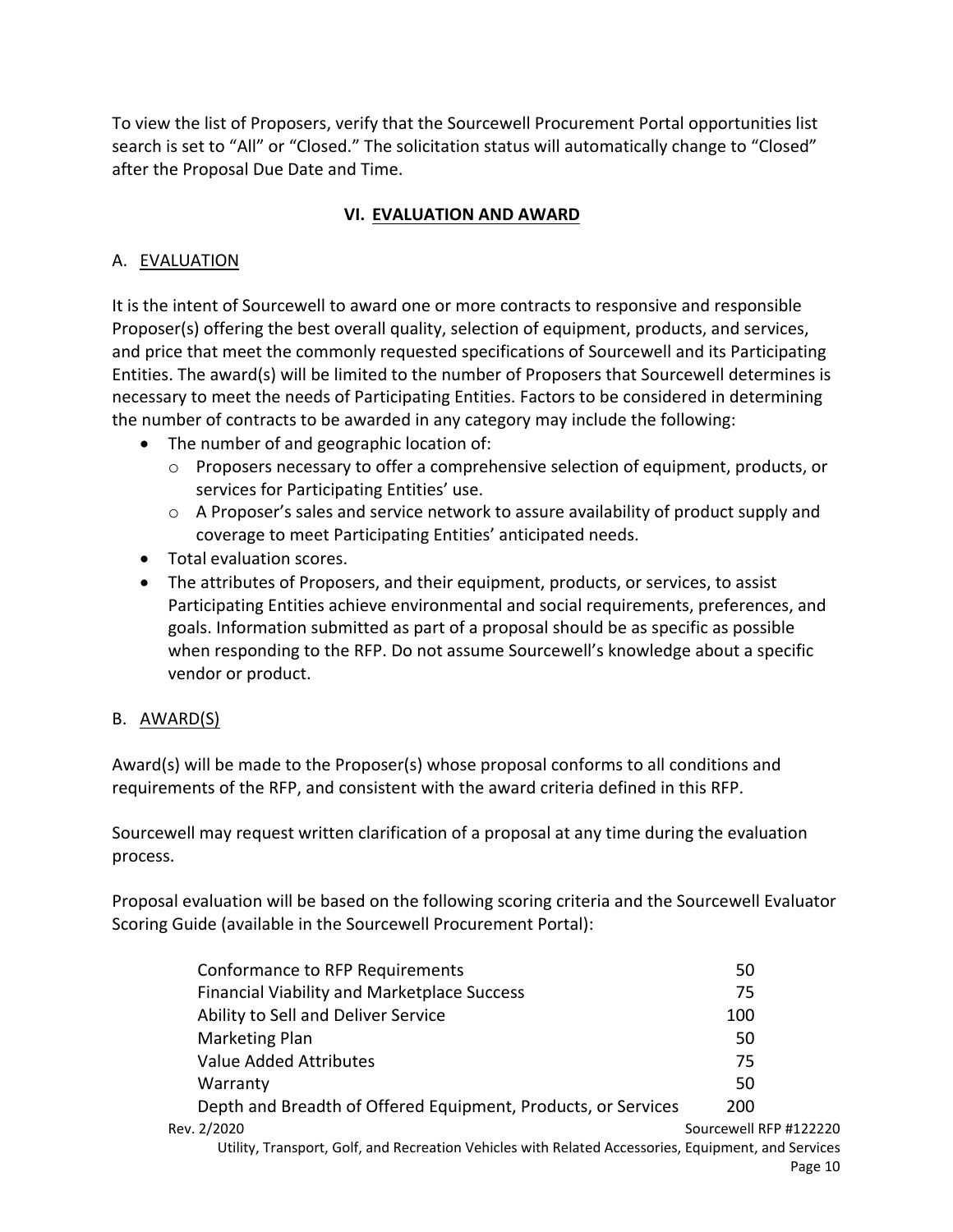## Pricing **Account 2008 Account 2008 Account 2008 Account 2008 ACCOUNT 2008 TOTAL POINTS 1000**

# C. PROTESTS OF AWARDS

Any protest made under this RFP by a Proposer must be in writing, addressed to Sourcewell's Executive Director, and delivered to the Sourcewell office located at 202 12th Street NE, P.O. Box 219, Staples, MN 56479. The protest must be received no later than 10 calendar days' following Sourcewell's notice of contract award(s) or non-award and must be time stamped by Sourcewell no later than 4:30 p.m., Central Time.

A protest must include the following items:

- The name, address, and telephone number of the protester;
- The original signature of the protester or its representative;
- Identification of the solicitation by RFP number;
- A precise statement of the relevant facts;
- Identification of the issues to be resolved;
- Identification of the legal or factual basis;
- Any additional supporting documentation; and
- Protest bond in the amount of \$20,000, except where prohibited by law or treaty.

Protests that do not address these elements will not be reviewed.

# D. RIGHTS RESERVED

This RFP does not commit Sourcewell to award any contract and a proposal may be rejected if it is nonresponsive, conditional, incomplete, conflicting, or misleading. Proposals that contain false statements or do not support an attribute or condition stated by the Proposer may be rejected.

Sourcewell reserves the right to:

- Modify or cancel this RFP at any time;
- Reject any and all proposals received;
- Reject proposals that do not comply with the provisions of this RFP;
- Select, for contracts or for discussion, a proposal other than that with the lowest cost;
- Independently verify any information provided in a Proposal;
- Disqualify any Proposer that does not meet the requirements of this RFP, is debarred or suspended by the United States or Canada, State of Minnesota, Participating Entity's state or province; has an officer, or other key personnel, who have been charged with a serious crime; or is bankrupt, insolvent, or where bankruptcy or insolvency are a reasonable prospect;
- Waive or modify any informalities, irregularities, or inconsistencies in the proposals received;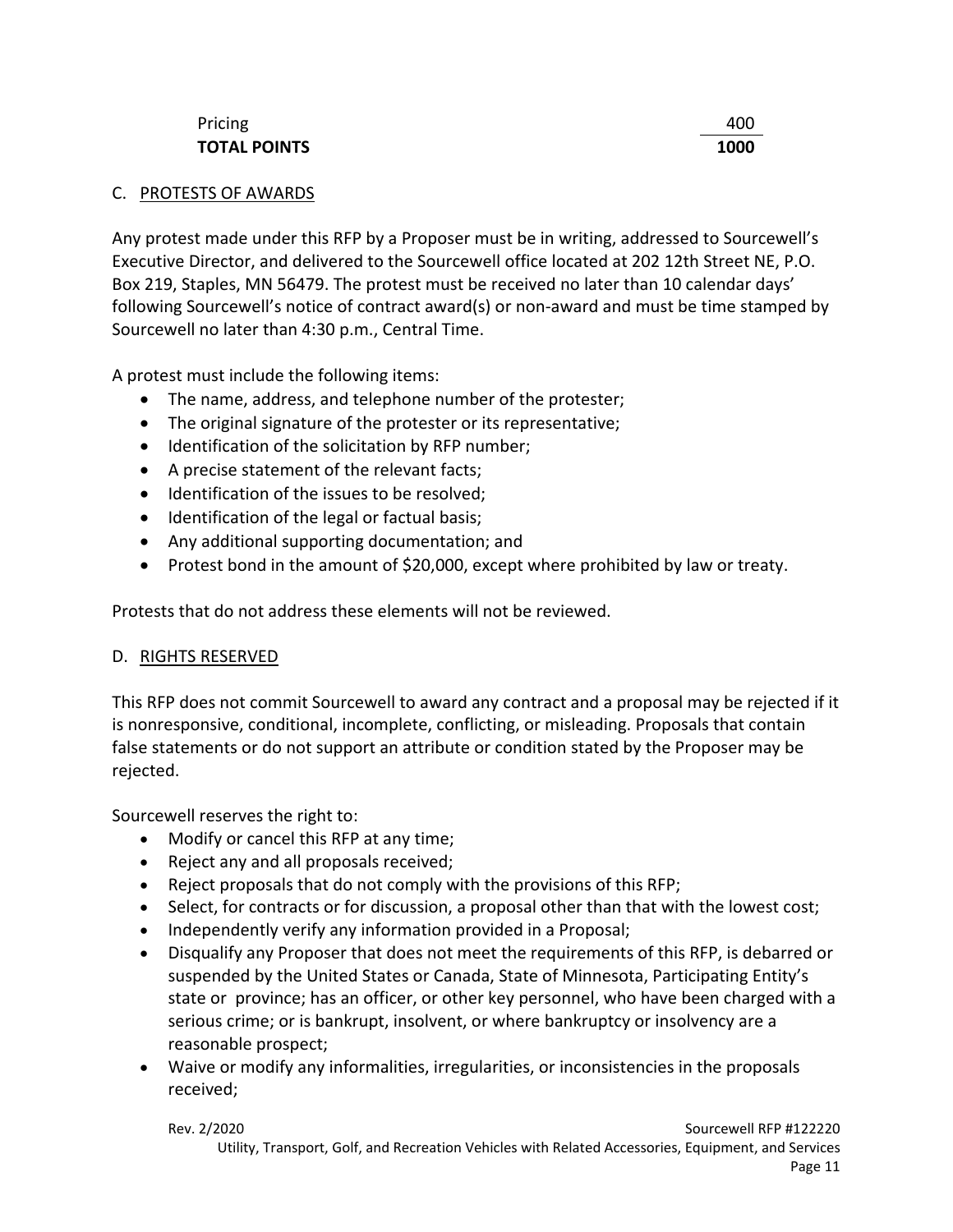- Clarify any part of a proposal and discuss any aspect of the proposal with any Proposer; and negotiate with more than one Proposer;
- Award a contract if only one responsive proposal is received if it is in the best interest of Participating Entities; and
- Award a contract to one or more Proposers if it is in the best interest of Participating Entities.

## E. DISPOSITION OF PROPOSALS

All materials submitted in response to this RFP will become property of Sourcewell and will become public record in accordance with Minnesota Statutes Section 13.591, after negotiations are complete. Sourcewell considers that negotiations are complete upon execution of a resulting contract. It is the Proposer's responsibility to clearly identify any data submitted that it considers to be protected. Proposer must also include a justification for the classification citing the applicable Minnesota law.

Sourcewell will not consider the prices submitted by the Proposer to be confidential, proprietary, or trade secret materials. Financial information, including financial statements, provided by a Proposer is not considered trade secret under the statutory definition.

The Proposer understands that Sourcewell will reject proposals that are marked confidential or nonpublic, either substantially or in their entirety.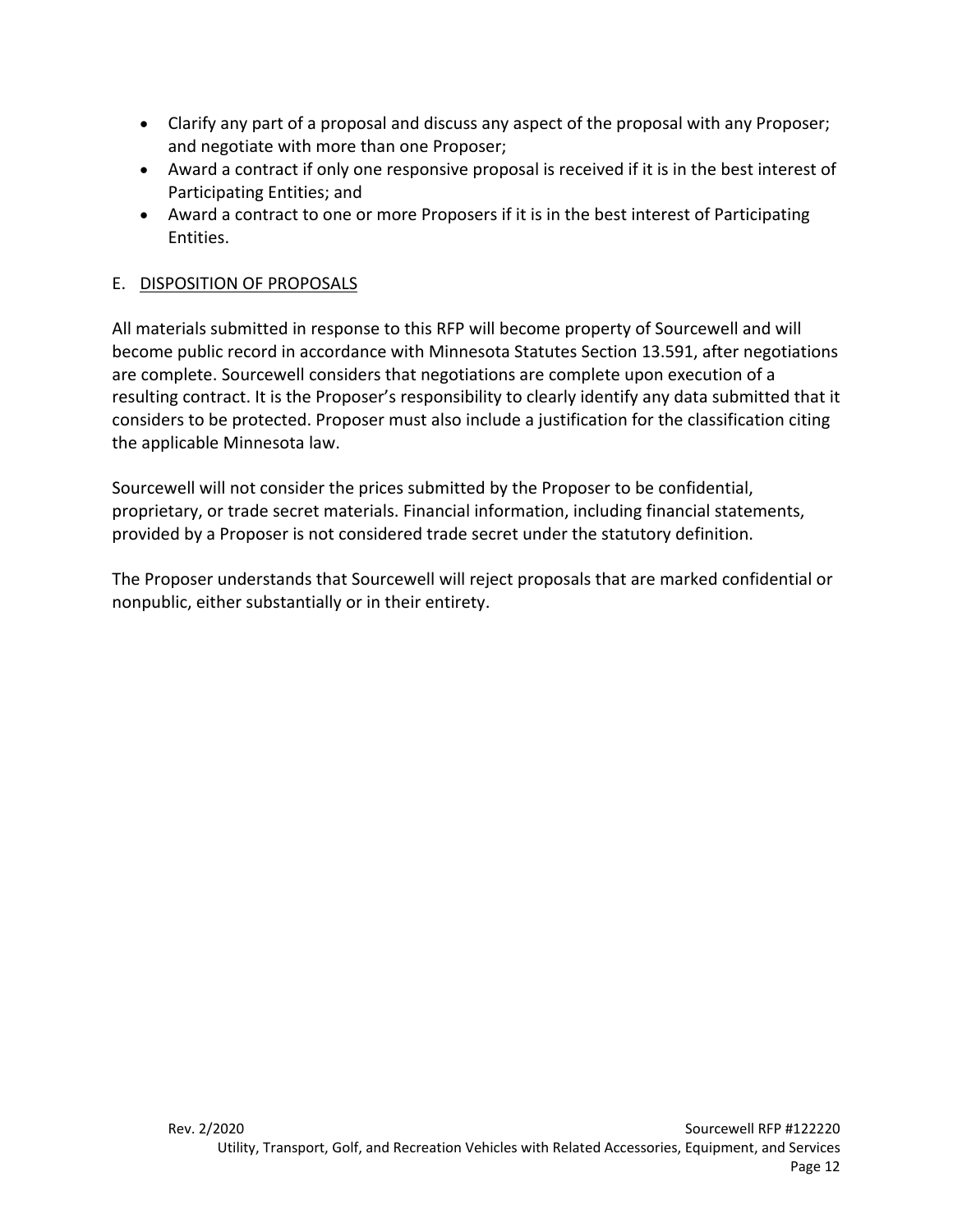

### 11/4/2020

Addendum No. 1 Solicitation Number: RFP 122220 Solicitation Name: Utility, Transport, Golf, and Recreation Vehicles with Related Accessories, Equipment, and Services

Consider the following Questions and Answers to be part of the above-titled solicitation documents. The remainder of the documents remain unchanged.

### **Question 1:**

Does this RFP include commercial shuttle vehicles? The RFP lists passenger shuttles as one of the items requested. Should we respond to this RFP, or is there a future RFP that will be solely focused on commercial shuttle vehicles?

### **Answer 1:**

The Sourcewell RFP is an open and competitive solicitation process. Each proposer, in its discretion, will propose the equipment, products, and services that it deems to fall within Sourcewell's requested equipment, products, and services as described in the RFP. Only those products within the scope of the RFP will be included in any contract awarded by Sourcewell as a result of the solicitation and each Proposal will be evaluated based on the criteria stated in the RFP. Each RFP is an opportunity independent of any other prior, current or future RFPs.

### **Question 2:**

"Athletic and campus-use vehicles" are listed in this RFP. Is this term referring to MFSABs (Multi-Function School Activity Buses)?

#### **Answer 2:**

Sourcewell does not consider Multi-Function School Activity Buses (MFSABs), as defined by National Highway Traffic Safety Administration (NHTSA) Regulation, to fall within the meaning of "athletic and campus-use vehicles" as used in RFP Section II. B.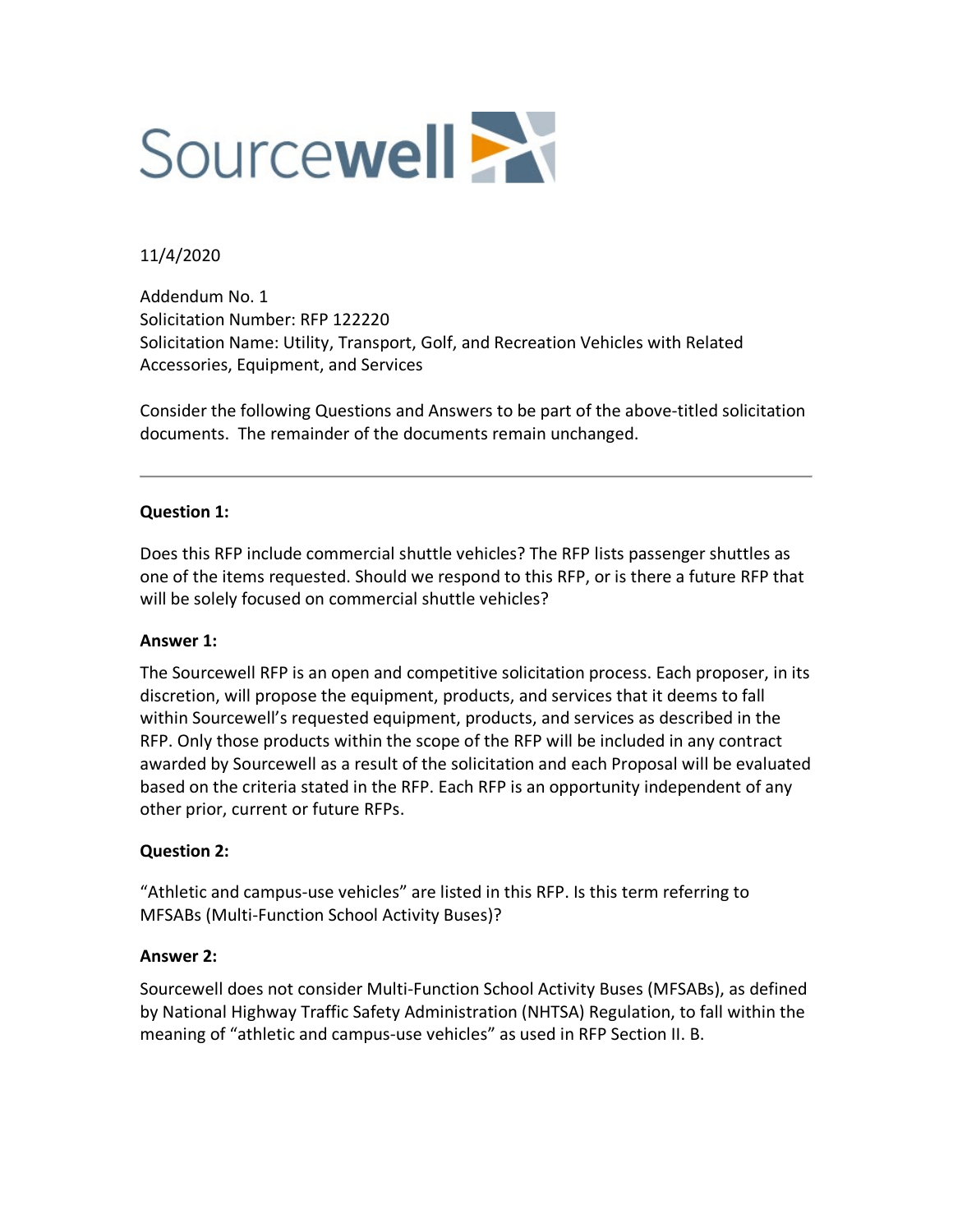### **Question 3:**

Will the equipment include EV Charging Stations and associated services?

### **Answer 3:**

Refer to RFP Section II. B. 1. b. - Proposers may include accessories, equipment, and services related to their offering of vehicles under Section 1. a. above to the extent that these solutions are complementary to their offering of the vehicles being proposed.

### **Question 4:**

I have downloaded all the documents provided with the RFP. Is there a list of requested units and their specifications?

### **Answer 4:**

Sourcewell utilizes a competitive, solutions-based solicitation approach that is not based on detailed specifications or finite quantities. A proposer can propose its entire line of equipment, products, and services falling within the requested equipment, products, and services as described in the RFP.

### End of Addendum

Acknowledgement of this Addendum to RFP 122220 posted to the Sourcewell Procurement Portal on 11/4/2020, is required at the time of proposal submittal.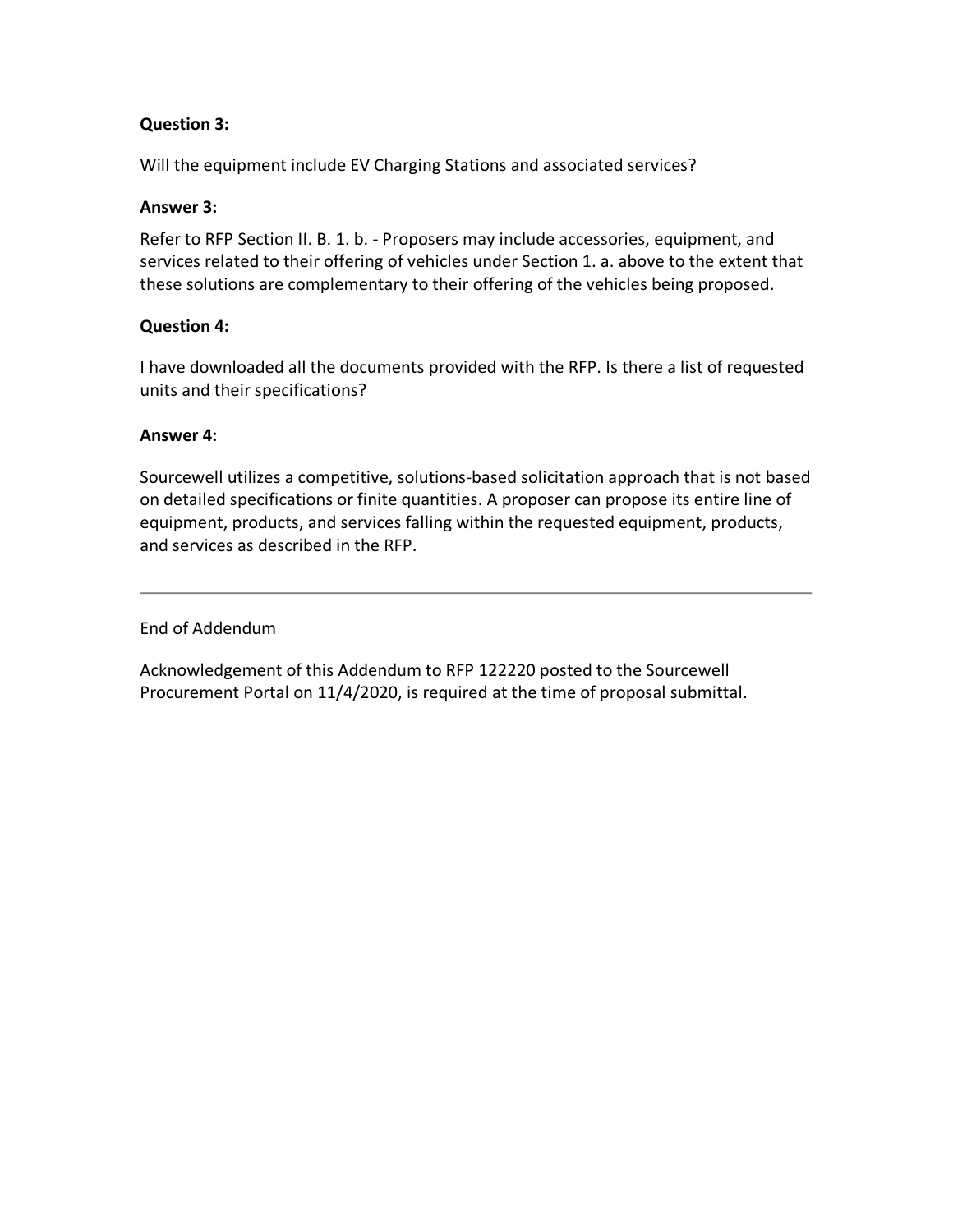

### 11/11/2020

Addendum No. 2 Solicitation Number: RFP 122220 Solicitation Name: Utility, Transport, Golf, and Recreation Vehicles with Related Accessories, Equipment, and Services

Consider the following Question and Answer to be part of the above-titled solicitation documents. The remainder of the documents remain unchanged.

### **Question 1:**

In RFP Section III. B. – Administrative Fees, the Sourcewell administrative fee is defined as typically one percent (1%) to two percent (2%). Please advise on which items/categories the specific percentages are applied to.

#### **Answer 1:**

It is left to the discretion of each proposer to determine and propose an administrative fee that is consistent with its business and industry.

#### End of Addendum

Acknowledgement of this Addendum to RFP 122220 posted to the Sourcewell Procurement Portal on 11/11/2020, is required at the time of proposal submittal.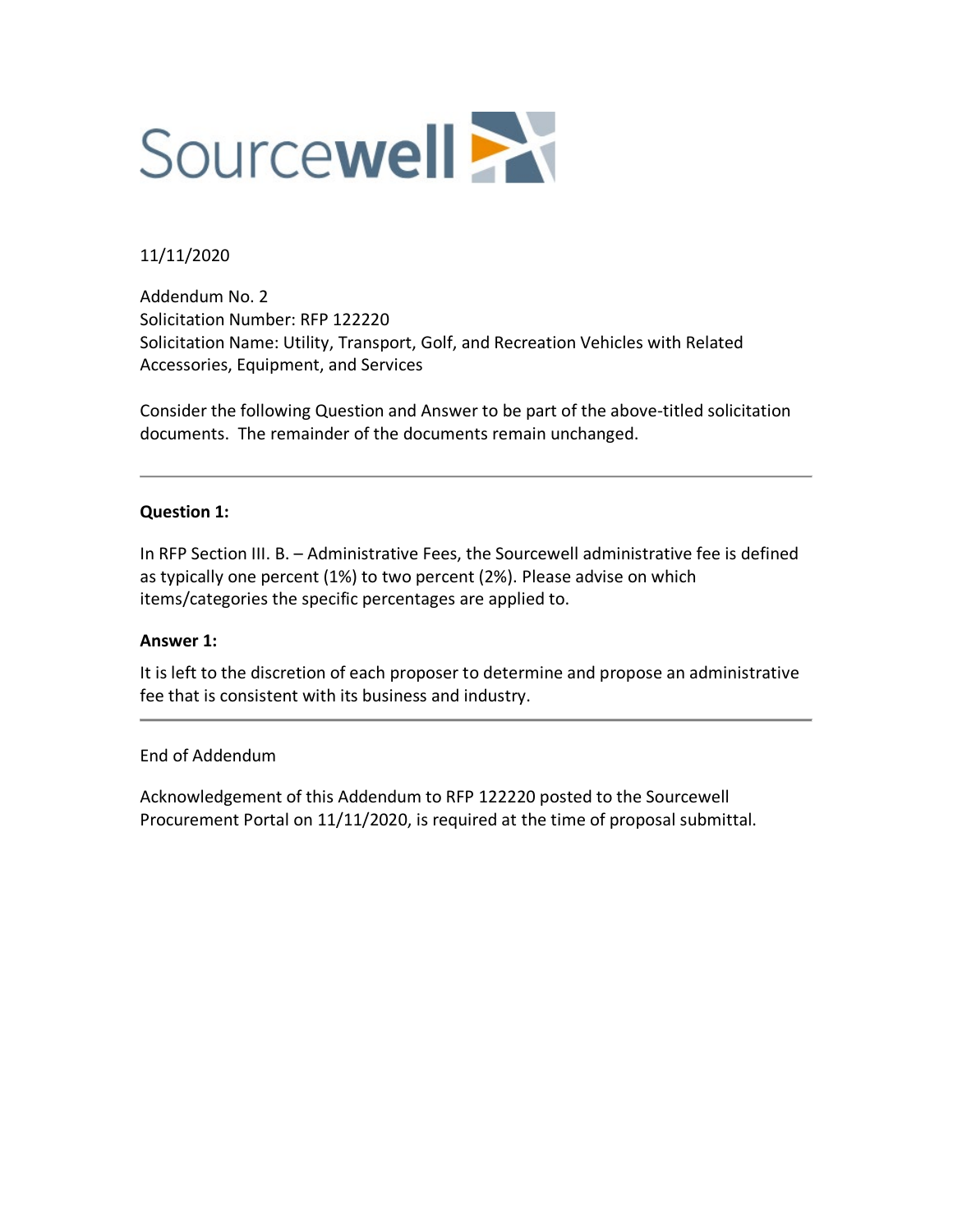

### 11/13/2020

Addendum No. 3 Solicitation Number: RFP 122220 Solicitation Name: Utility, Transport, Golf, and Recreation Vehicles with Related Accessories, Equipment, and Services

Consider the following Question and Answer to be part of the above-titled solicitation documents. The remainder of the documents remain unchanged.

### **Question 1:**

RFP Section II. F.- Marketing Plan. Can you provide a best practice marketing plan template that Sourcewell recommends to ensure all questions are answered correctly and completely for your needs?

#### **Answer 1:**

Each proposer, in its discretion, will determine the content of its marketing plan. The solicitation is a competitive process and proposals will be evaluated on the content submitted.

#### End of Addendum

Acknowledgement of this Addendum to RFP 122220 posted to the Sourcewell Procurement Portal on 11/13/2020, is required at the time of proposal submittal.